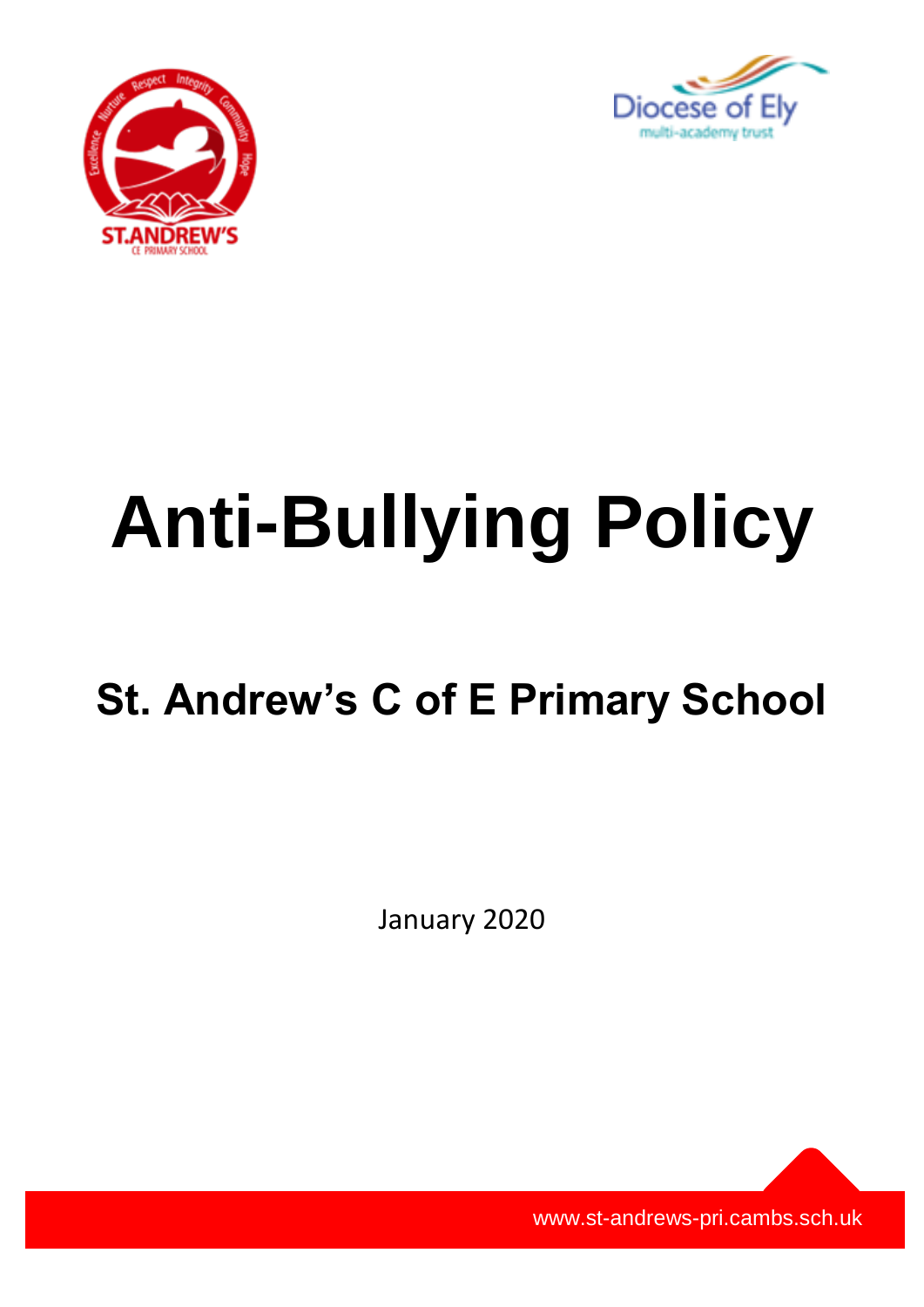# **1. Definition**

Bullying is defined as "behaviour by an individual or group, usually repeated over time that intentionally hurts another individual or group either physically or emotionally" (DfE definition).

It can be inflicted on a child by another child or an adult.

It can take many forms, but the three main types are:

- $\circ$  Physical for example, hitting, kicking, shoving, theft;
- o Verbal for example, threats, name calling, racist or homophobic remarks;
- o Emotional for example, isolating an individual from activities/games and the social acceptance of their peer group.

Cyber bullying / online bullying is defined as "the use of Information Communications Technology (ICT), particularly mobile phones and the internet, deliberately to upset someone else" (DfE definition).

Bullying often starts with apparently trivial events such as teasing and name calling which nevertheless rely on an abuse of power. Such abuses of power, if left unchallenged, can lead to more serious forms of abuse, such as domestic violence, racial attacks, sexual offences and self-harm or suicide.

# **2. The Child**

# 2.1 The Child Victim

The damage inflicted by bullying can often be underestimated. It can cause considerable distress to children, to the extent that it affects their health and development or, at the extreme, causes depression and self-harm.

Children are often held back from telling anyone about their experience either by threats or by a feeling that nothing can change their situation.

Parents, carers and agencies need to be alert to any changes in behaviour such as refusing to attend school or a particular place or activity, becoming anxious in public places and crowds and becoming withdrawn and isolated. Parents should be provided with information as what they should do if they are worried that their child is being bullied – i.e. where they can obtain advice and support including keeping safe on the internet.

Any child may be bullied, but bullying often occurs if a child has been identified in some ways as vulnerable, different or inclined to spend more time on his or her own. Bullying may be fuelled by prejudice – racial, religious, homophobic and against children with special education needs or disabilities or who are perceived as different in some way. In cases of sexist, sexual and transphobic bullying, schools must always consider whether safeguarding processes need to be followed. This is because of the potential for this form of bullying to be characterised by inappropriate sexual behaviour and the risk of serious violence (including sexual violence).

Children living away from home are particularly vulnerable to bullying and abuse by their peers.

#### 2.2 The Child Bully

Children, who bully, have often been bullied themselves and suffered considerable disruption in their own lives. The bullying behaviour may occur because the child is unhappy, jealous or lacking in confidence.

Work with children who bully should recognise that they are likely to have significant needs themselves.

#### **3. Recognising Signs and Symptoms**

The school recognises the fact that some children are more vulnerable to bullying than others and is sensitive to the changes of behaviour that may indicate that a child or young person is being bullied. Children who are being bullied may demonstrate physical, emotional and behavioural problems. The following physical signs and behaviour could indicate other problems but bullying will be considered as a possibility:

- o Being frightened of walking to or from school
- o Losing self confidence and self-esteem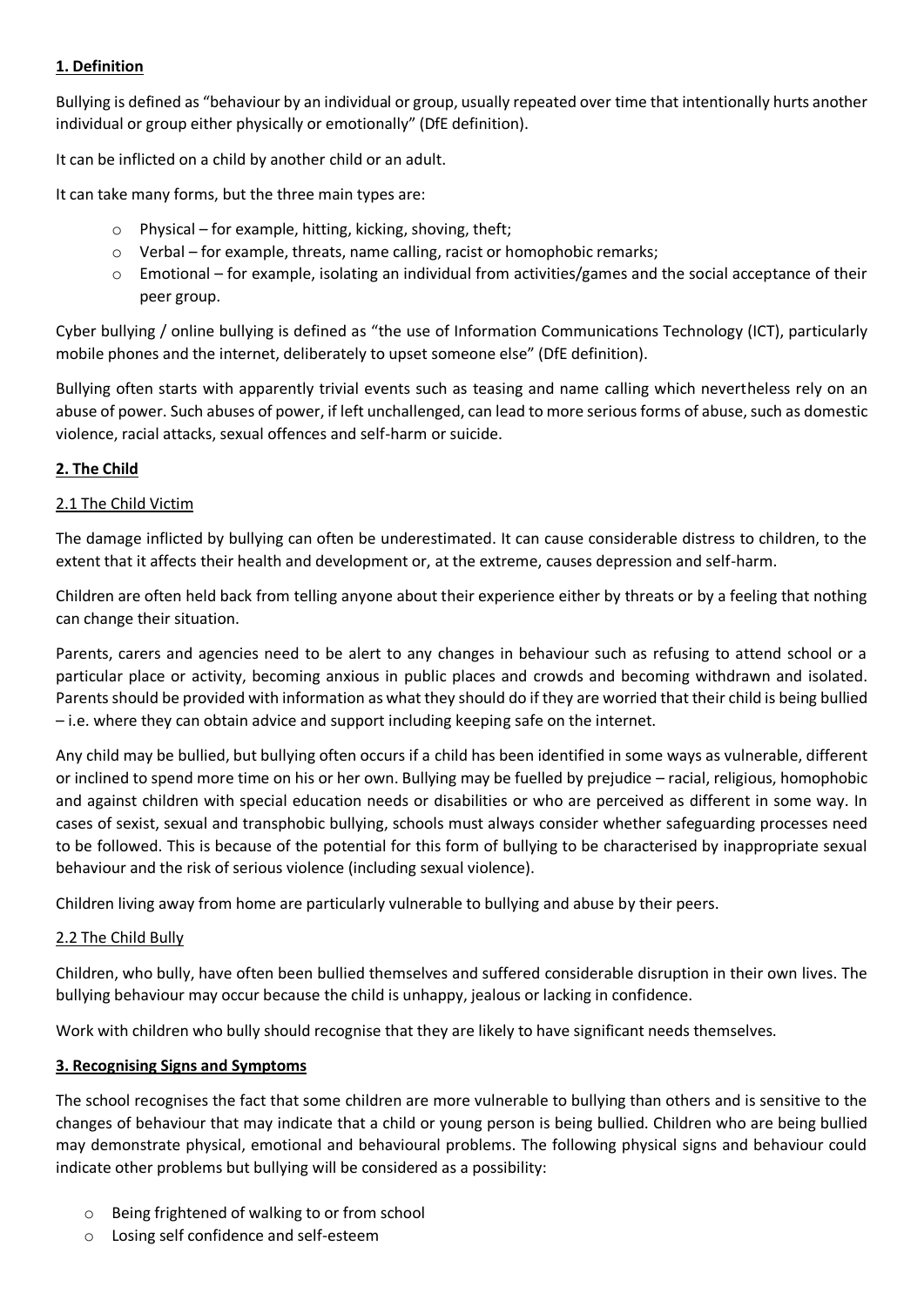- o Being frightened to say what's wrong
- o Developing unexplained cuts, bruises and other injuries
- $\circ$  Unwilling to go to school, development of school phobia and unusual patterns of non attendance
- o Failing to achieve potential in school work
- o Becoming withdrawn, nervous and losing concentration
- o Becoming isolated and disengaged from other CYP
- o Developing changes in physical behaviour such as stammering and nervous ticks
- o Regularly having books or clothes destroyed
- o Having possessions go 'missing' or 'lost' including packed lunch and money
- $\circ$  Starting to steal money (to pay the perpetrator)
- o Becoming easily distressed, disruptive or aggressive
- o Developing problems with eating and food
- o Running away
- o Developing sleep problems and having nightmares
- o Developing suicidal thoughts or attempting suicide.

Where children are exhibiting extreme signs of distress and changes in behaviour, the school will liaise with parents/carers and where appropriate, relevant health professionals and agencies such as the school nurse / G.P. and the Child and Adolescent Mental Health Service.

#### **4. Recognising Reasons why Children may Bully**

The school recognises the fact that children may bully for a variety of reasons. Recognising why children bully supports the school in identifying children who are at risk of engaging with this type of behaviour. This enables the school to intervene at an early stage to prevent the likelihood of bullying occurring and to respond promptly to incidents of bullying as they occur. Understanding the emotional health and wellbeing of children who bully is key to selecting the right responsive strategies and to engaging the right external support.

Possible reasons why some children may engage in bullying include:

- o Struggling to cope with a difficult personal situation e.g. bereavement, changes in family circumstances
- o Liking the feeling of power and using bullying behaviour to get their own way
- o Having a temperament that may be aggressive, quick tempered or jealous
- o Having been abused or bullied in some way
- o Feeling frustrated, insecure, inadequate, humiliated
- o Finding it difficult to socialise and make friends
- o Being overly self-orientated (possibly displaying good self-esteem) and finding it difficult to empathise with
- o the needs of others
- o Being unable to resist negative peer pressure
- o Being under pressure to succeed at all costs.

#### **5. Action and Prevention**

The school rigorously enforces anti-bullying strategies, such as;

- $\circ$  A sense of community will be achieved only if organisations take seriously behaviour which upsets children;
- o Promotion of all children within the setting counters isolation of individuals by others, nurtures friendships between children and, where it is a residential setting, supports them to adapt to their living arrangements;
- $\circ$  Support should be offered to children for whom English is not their first language to communicate needs and concerns;
- $\circ$  Children should be able to approach any member of staff within the organisation with personal concerns.

In order to maintain an effective strategy for dealing with bullying, the traditional ideas about bullying should be challenged, e.g.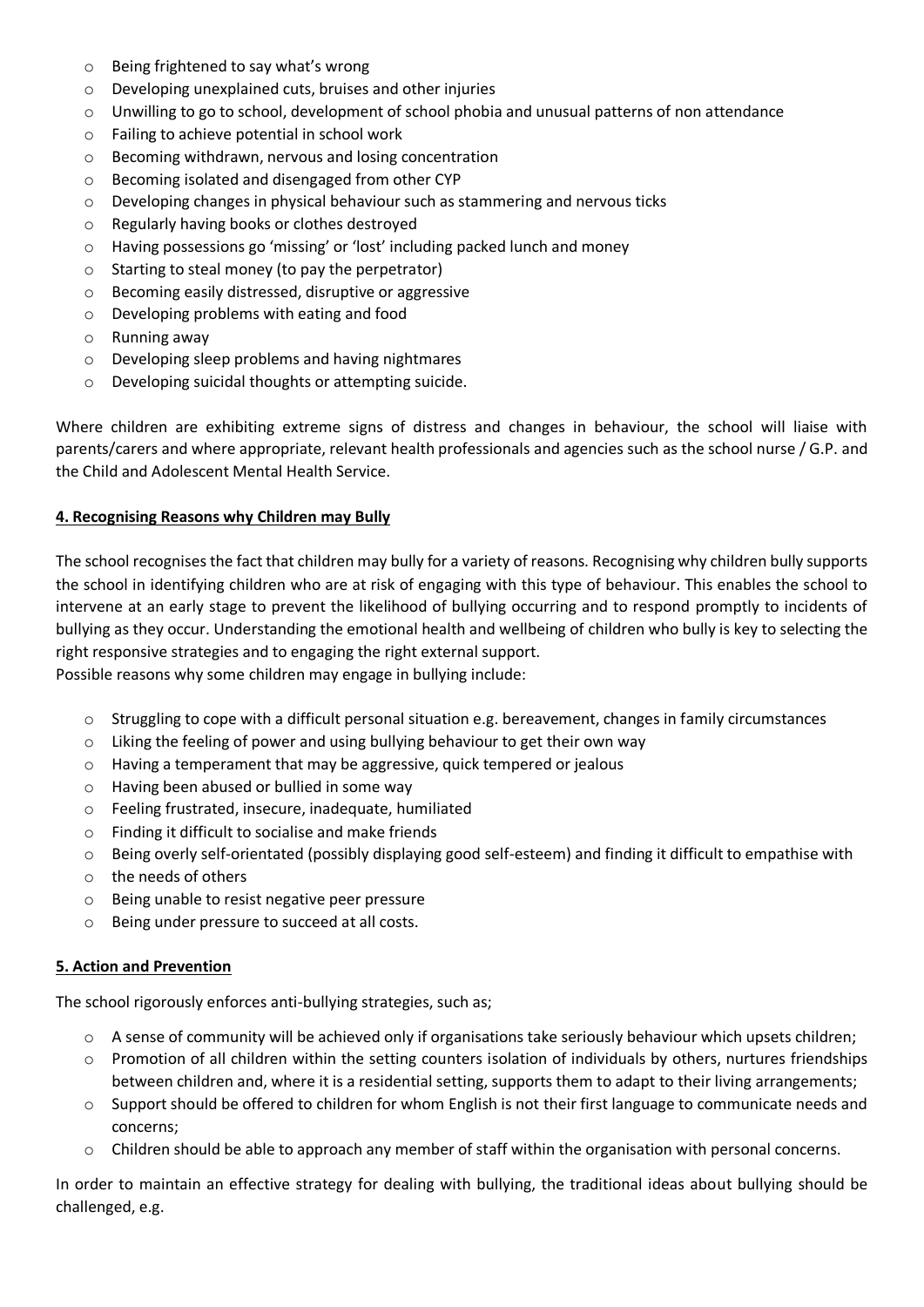- o It's only a bit of harmless fun;
- o It's all part of growing up;
- $\circ$  Children just have to put up with it;
- o Adults getting involved make it worse.

Clear messages must be given that bullying is not acceptable and children must be reassured that significant adults involved in their lives are dealing with bullying seriously. Some acts of bullying could be a criminal offence.

A climate of openness should be established in which children are not afraid to address issues and incidents of bullying.

Consideration should always be given to the existence of any underlying issues in relation to race, gender and sexual orientation. This should be addressed and challenged accordingly.

Where a child is thought to be exposed to bullying, action should be taken to assess the child's needs and provide support services.

| <b>Technique</b> | <b>Suggested Response</b>                                                                                            |
|------------------|----------------------------------------------------------------------------------------------------------------------|
| THE LISTENER:    | Listening patiently with full attention, encouraging, clarifying, restating, reflecting,<br>validating, summarising. |
| THE DETECTIVE:   | Investigating the situation sensitively and patiently.                                                               |
| THE SUPPORTER:   | Seeing their side, acknowledging and allowing expression of their feelings.                                          |
| THE COACH:       | Checking out what help is being asked for and offering practical, realistic help.                                    |

A range of active listening techniques which provide a more helpful response include:

Where appropriate, parents should be informed and updated on a regular basis. They should also, when applicable, be involved in supporting programmes devised to challenge bullying behaviour. If the bullying involves a physical assault, as well as seeking medical attention where necessary, consideration should be given to whether there are any child protection issues to consider and whether there should be a referral to the Police where a criminal offence may have been committed.

# **6. Dealing with Incidents of Bullying by Children**

Creating an Anti-Bullying climate that is conducive to equality of opportunity, co-operation and mutual respect for differences can be achieved by, for example:

- $\circ$  Low Tolerance of Minor Bullying "Nipping in the bud" the incidents at the earliest sign;
- o Never ignoring victims of bullying, always showing an interest/concern;
- o Publicly acknowledging the bullied child's distress;
- $\circ$  Organising quality groups/circles, which allow children to work together to identify their own problems, the causes and the solutions, with sensitive facilitators.

It is important when addressing bullying behaviour by another child to avoid accusations, threats or any responses that will only lead to the child being uncooperative, and silent.

The focus should be on the bully behaviour rather than the child and where possible the reasons for the behaviour should be explored and dealt with. A clear explanation of the extent of the upset the bullying has caused should be given and encouragement to see the bullied child's points of view.

The children (bully and bullied) should be carefully assessed and closely monitored. The times, places and circumstances in which the risk of bullying is greatest should be ascertained and action taken to reduce the risk of recurrence.

Whatever plan of action is implemented after the above issues have been identified, the plan must be reviewed with regular intervals and amended if necessary to ensure that the bullying has ceased.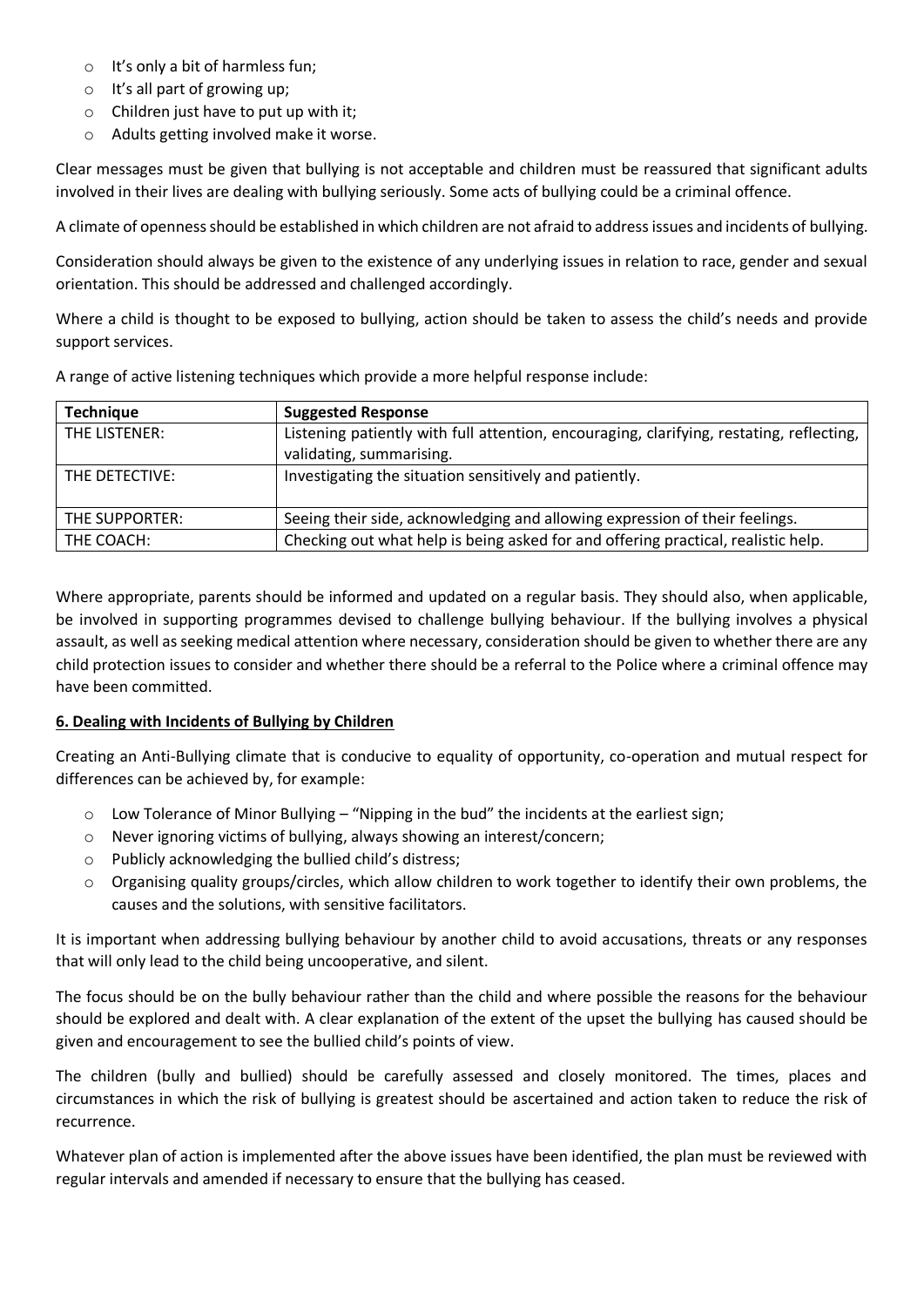# **7. Implementing the Anti-Bullying Policy at St. Andrew's**

# Introduction

This Anti-Bullying Policy is set within the wider context of the school's overall aims and values. At St. Andrew's C of E Primary School:

- o We promote a healthy, safe and caring environment for all pupils and staff
- $\circ$  We provide a broad and balanced curriculum for all our pupils, having considered gender, ability, ethnicity, religion and culture
- o We promote pupils' self-esteem and emotional wellbeing and help them to form and maintain worthwhile and satisfying relationships, based on respect for themselves and for others, at home, school, work and in the community
- o We prepare our pupils to confidently meet the challenges of adult life
- $\circ$  We provide sufficient information and support to enable our pupils to make safe choices
- $\circ$  Through an enriched curriculum, we provide pupils with opportunities to develop the necessary skills to manage their lives effectively
- o We help our pupils to learn to respect themselves and others and move safely from childhood, through adolescence, into adulthood
- o We create a wider awareness of religious, cultural and moral values within a Christian framework and respect for different ethnic groups, religious beliefs and ways of life
- o We promote an inclusive ethos and a culture of mutual respect where diversity and difference are recognised, appreciated and celebrated.

Other school polices which support our Anti-Bullying Policy include those regarding Behaviour & Relationships, PSHE and Citizenship, Equality, Inclusion, Safeguarding and Child Protection, Intimate Care and Acceptable Use of ICT.

The school believes that providing a safe and happy place to learn is essential to achieving school improvement, promoting equality and diversity, ensuring the safety and well-being of all members of the school community and raising achievement and attendance. The school has allocated specific responsibility for anti-bullying work to the school's PSHE Coordinator and other key members of staff who will support the coordination of a whole school approach to managing this important issue. This leadership role on anti-bullying includes the following core elements:

- o Analysing and evaluating data to inform policy development and practice.
- o Co-ordinating anti-bullying curriculum opportunities
- o Overseeing the effectiveness of the school's anti-bullying prevention and response strategies
- o Supporting staff to implement the school's Anti-Bullying Policy and practice.

# Policy Aims

This Policy aims to communicate the school's approach to involving the whole school community in developing and promoting a whole school anti-bullying ethos and culture. The Policy provides clear guidance on how the school intends:

- o To raise the profile of bullying and the effect it has on children and young people's emotional health and wellbeing, life chances and achievement
- $\circ$  To make clear to everyone within our whole school community that no form of bullying is acceptable and to prevent, de-escalate and /or stop any continuation of harmful behaviour
- $\circ$  To encourage and equip the whole school community to report all incidents of bullying, including those who have experienced being bullied and bystanders who have witnessed an incident
- o To respond quickly and effectively to incidents of bullying using a restorative approach and /or sanctions
- o where necessary
- $\circ$  To apply reasonable and proportionate disciplinary sanctions to children causing the bullying
- $\circ$  To support children who are bullying in recognising the seriousness of their behaviour and to offer support and counselling to help them to readjust their behaviour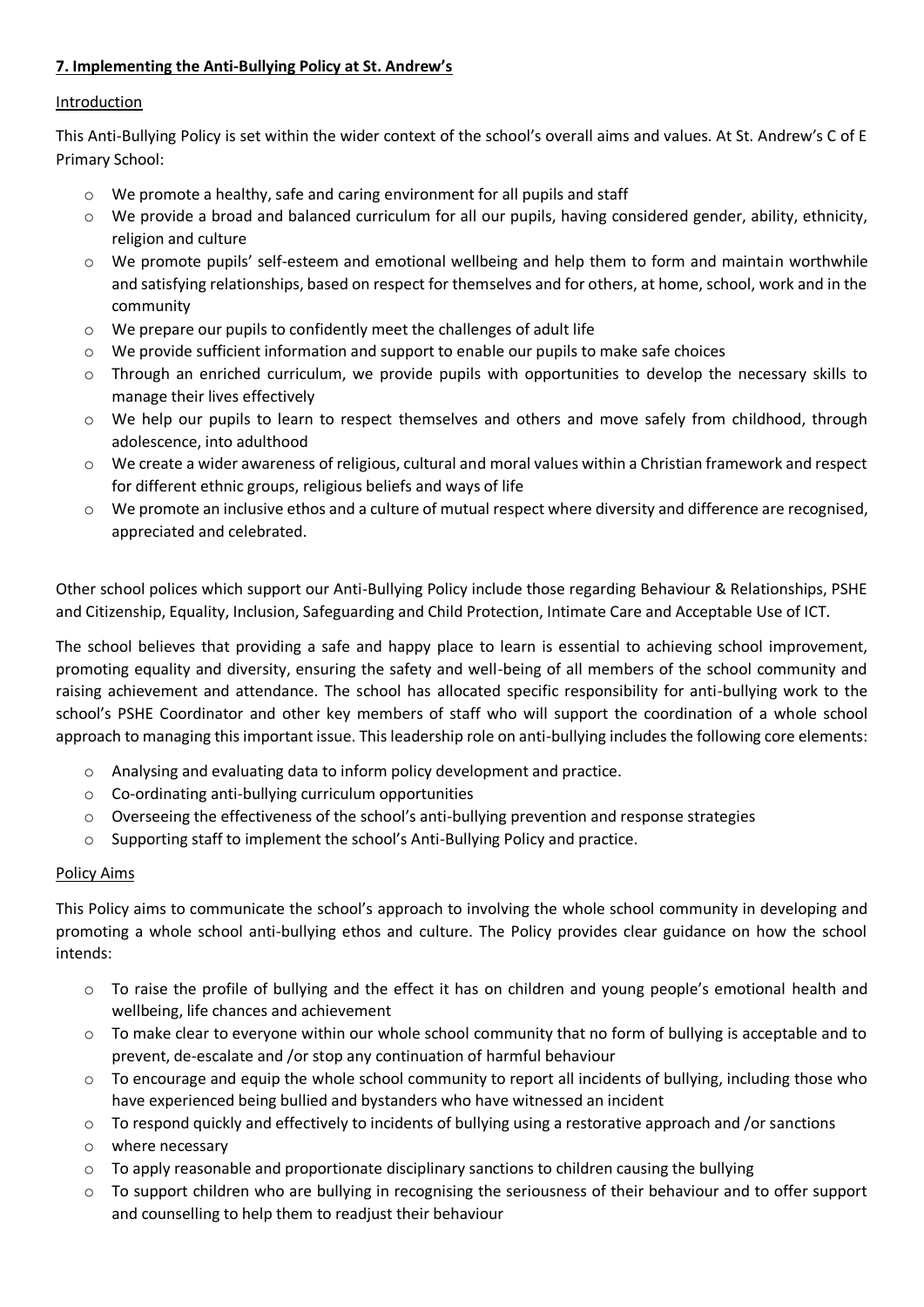- o To safeguard and offer support and comfort to children who have been bullied and provide longer term support where necessary to reduce the likelihood of negative effectives on their behaviour and self-esteem.
- o To address the emotional and behavioural needs of children who bully others to reduce the likelihood of repeated incidents of bullying
- o To identify vulnerable children and those critical moments and transitions when children may become more vulnerable to bullying and provide additional support/safeguarding when needed
- $\circ$  To ensure all staff are trained and supported to enable them to model positive relationships
- o To regularly monitor incidents of bullying and harassment and report to responsible bodies e.g. governors
- o To provide a curriculum framework for Personal Social and Health Education and Citizenship that includes learning about bullying, diversity, discrimination and personal safety.

#### Responding to Incidents of Bullying

The school has an agreed procedure for responding consistently to incidents or allegations of bullying. Direct action to respond to incidents of bullying occurs within a context, which reminds all children that bullying behaviour is unacceptable to the school and will not be tolerated. At our school, all children are encouraged to report incidents of bullying whether they have been bullied or have witnessed bullying. The school will investigate the incident and decide on an appropriate course of action.

When responding to incidents involving any type of bullying the school will consider the situation in relation to the school's Child Protection Policy and procedures. Statutory guidance on safeguarding children identifies 'Emotional Abuse' as featuring 'serious bullying causing children frequently to feel frightened or in danger; or the exploitation or corruption of children'. In cases of severe or persistent bullying, staff will liaise with the Designated Person for Child Protection particularly where there are concerns that a child or young person may be suffering or likely to suffer significant harm in terms of emotional abuse.

The procedure and stages in responding effectively to bullying at our school are:

Monitoring and recording behaviour and relationship issues. The school follows a clear behaviour management system, which enables challenging behaviour and relationship problems to be identified, recorded and addressed. This process is part of the school's overall Behaviour Management Policy. It supports the detection of bullying and allows for intervention at an early stage. This system involves Headteacher and teacher behaviour records to record and collate behaviour/pastoral issues. The school then uses the school's definition of bullying to assess situations as they arise and judge whether or not bullying has occurred or where a pattern of potential bullying behaviour may be developing.

Making sure the person being bullied is safe and feels safe. When a child reports being bullied, the school will acknowledge their concerns and the incident will be taken seriously. Incidents of bullying reported by witnesses are treated in the same manner and will always lead to a conversation with the targeted child.

Establishing and recording what happened by listening to the targeted child. After listening to the views and feelings of the targeted child and their account of what has happened to them, the school will record the incident appropriately either using the system above.

- o Date, time incident reported
- o Member of staff to whom the incident was reported
- o Date, time, location of alleged incident
- o Nature of the alleged incident from the perspective of the person being bullied
- o Date, time when parents/carers were informed.

When an incident of bullying is reported the school will endeavour to make a written record of this incident within 24 hours of the incident occurring. Written records are factual and where opinions are offered these will be based on factual evidence. Recording incidents helps to build a picture of behaviour patterns in school e.g. who, when, how, what action taken. It enables the school to manage individual cases effectively and monitor and evaluate the effectiveness of strategies.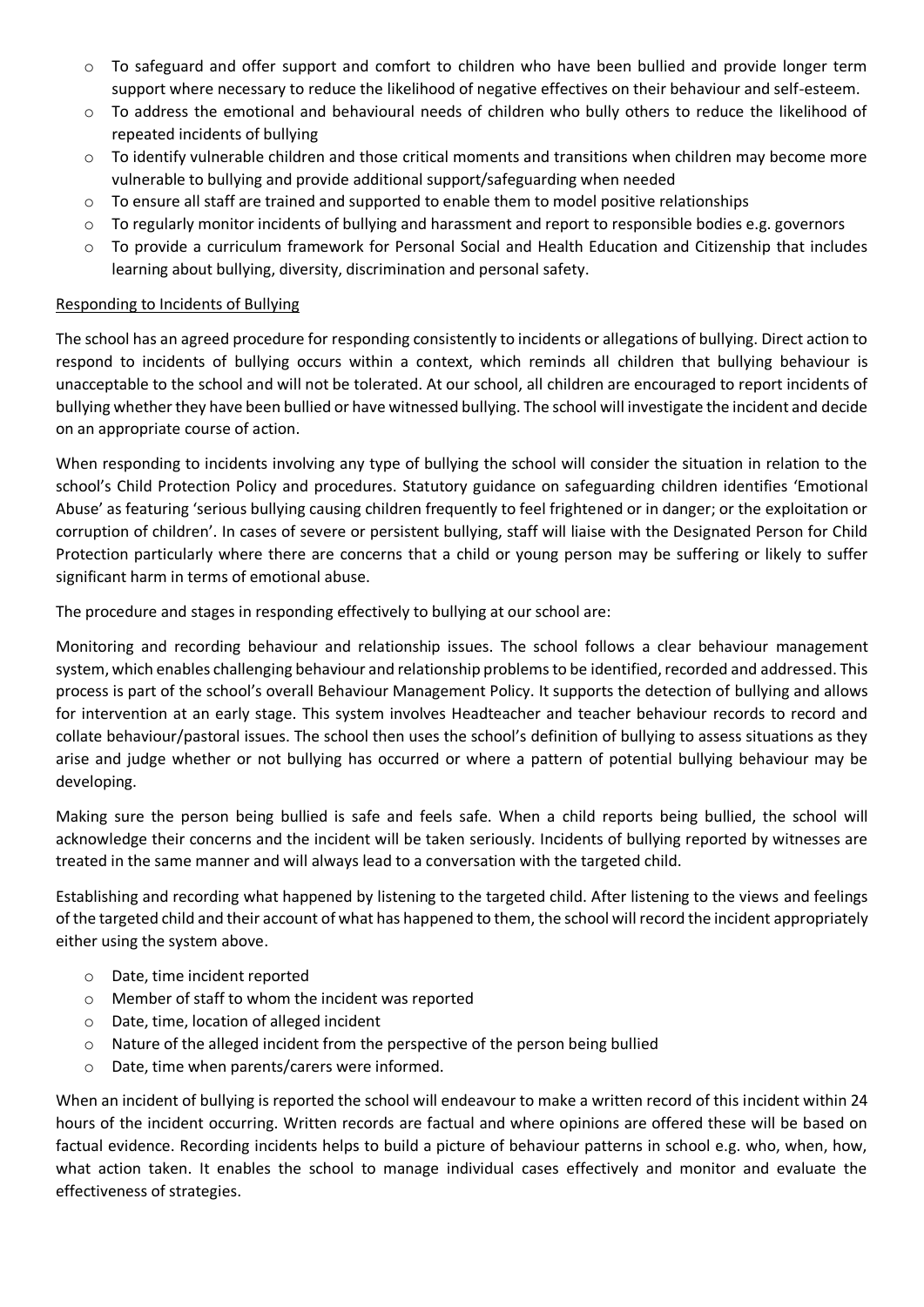**Note:** In Cambridgeshire, schools regularly report prejudice-related incidents to the local authority. This information allowsthe local authority to compare school trends with locality area and county trends and enables the local authority to monitor the occurrence of incidents and identify underlying trends in racist, homophobic and disability related bullying so that appropriate and relevant training and support can be provided to schools.

Deciding upon a response. After listening to the account of the targeted child, the school will discuss an appropriate course of action with them. All incidents of bullying will be responded to seriously and the behaviour of those who have been bullying will be challenged.

# A Restorative Approach

Where appropriate and in most cases of bullying the school will initially consider the use of a Restorative Approach to resolve the situation. A Restorative Approach involves perpetrators of bullying, focusing on their unacceptable behaviour in an emotionally intelligent way and ensures children causing harm are held to account for their behaviour by enabling them to:

- o Accept responsibility for the harm caused to the individual being bullied
- $\circ$  Accept responsibility for the harm caused to others (for example staff, friends or family)
- o Recognise the need to take action to begin to repair the harm caused
- o Agree a range of helpful actions to repair the harm caused, which will be monitored over an agreed period of time.

The school currently uses the Support Group Method. The school believes that all bullying is unacceptable but that many children who display anti-social behaviour and lack empathy for others can be helped to understand the consequences of their actions and change their behaviour for the long term.

#### Use of Sanctions

In certain cases of bullying, the school will consider the use of sanctions e.g. in cases of serious bullying such as where violence has been used or where a restorative approach has been unsuccessful in preventing further incidents of bullying. This will involve recording what happened by listening to the different perspectives of all those reportedly involved in the incident, including those of the bullied person, the person doing the bullying and those that have witnessed the bullying ('bystanders').

Sanctions will be applied fairly and proportionately in accordance with the school's Behaviour Management Policy, taking account of any special educational needs or disabilities that children may have and taking into consideration the needs of vulnerable children. Bullying by children with disabilities or SEN is no more acceptable than bullying by other children. However, for a sanction to be reasonable and lawful the school will take account of the nature of the child's disability or SEN and the extent to which they understand and are in control of what they are doing.

Disciplinary sanctions are intended to:

- o Impress on the perpetrator that what he/she has done is unacceptable
- o Deter him/her from repeating that behaviour
- $\circ$  Signal to other children that the behaviour is unacceptable and deter them from doing it.

The consequences of bullying should reflect the seriousness of the incident. The school takes verbal and indirect bullying as seriously as physical bullying. When deciding upon appropriate sanctions for bullying the school will ensure that the sanctions address bullying behaviour in a way which does not lead to an escalation of the behaviour but instead supports a resolution to the problem. As with the school's restorative approach, sanctions for bullying are intended to hold children to account for their behaviour and ensure that they face up to the harm they have caused and learn from it. They also provide an opportunity for the child to put right the harm they have caused. Where appropriate the school may use sanctions in conjunction with the school's restorative approach.

- $\circ$  The school will draw upon the school's Behaviour Management Policy and follow the system for sanctions, which includes:
- o Involving children in developing appropriate 'fair punishments' for those who have been involved in bullying
- o Removing/ separating children from other individuals or groups of children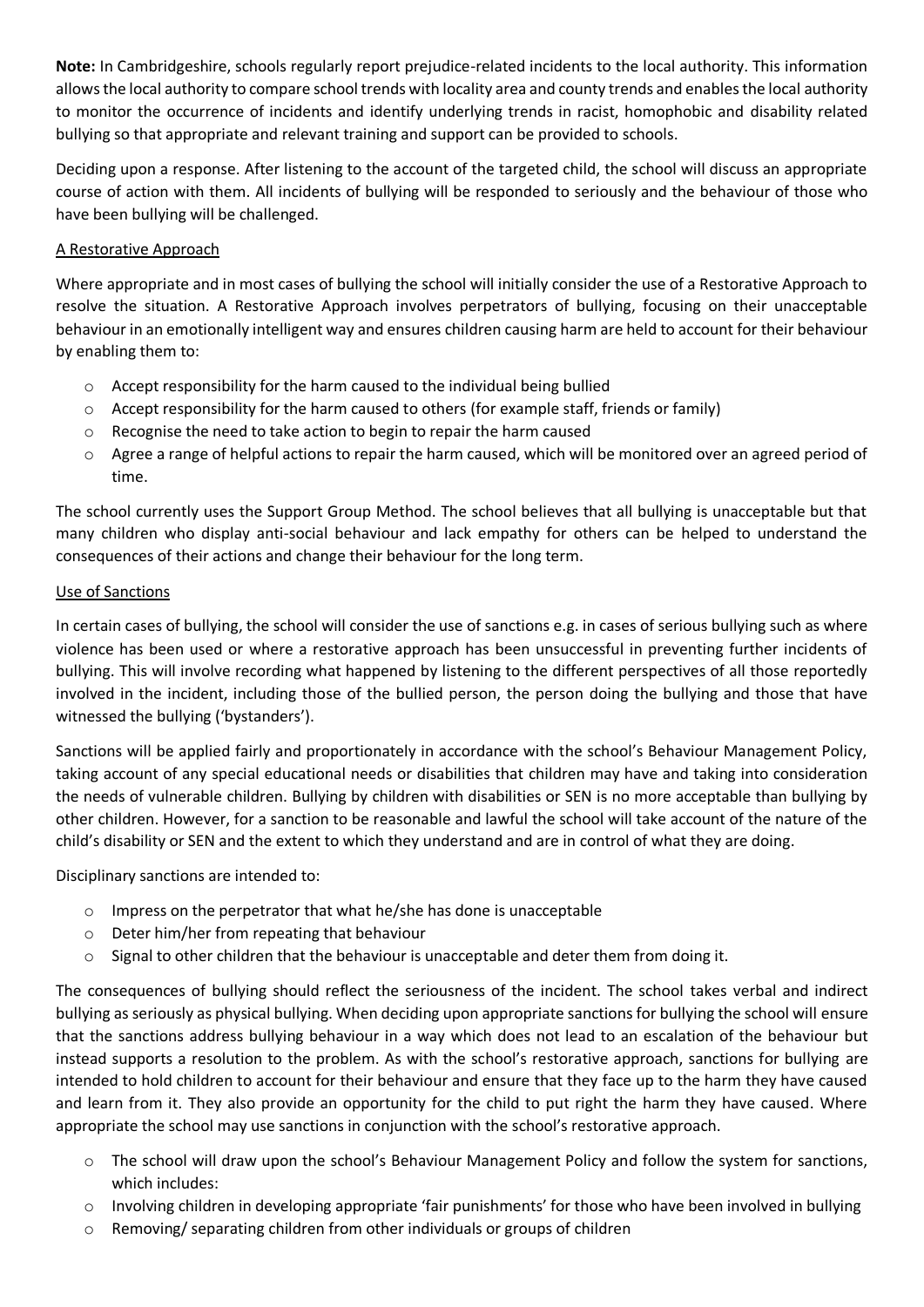- o Removing/excluding children from certain whole school activities or key points in the day e.g. break times/lunchtimes
- o Withdrawing privileges

In the case of more serious and persistent bullying, where the perpetrator has not responded to the school's restorative strategies (see above) or sanctions, the school may consider excluding the perpetrator from the school.

Monitoring and following up with all parties concerned, including parents/carers to ensure that the bullying has stopped. Part of the school's process of responding to an incident is to seek an agreement to meet at some point in the future to see whether the situation has been resolved or whether further work needs to take place. This will include evaluating the effectiveness of the follow up strategies that have been put in place to ensure that the bullying has stopped. The school does not assume that a situation requires no further attention simply because a child has made no further complaints. Where a problem has not been resolved to the satisfaction of all parties the follow up strategies will be reviewed and/or further advice sought. The timing of this monitoring will depend on the agreed responsive approach.

Responding to incidents of cyberbullying. The school will follow the above procedures and will seek guidance on responding to different forms of cyberbullying via organisations which provide information on the safe and responsible use of technology.

# Responding to incidents of bullying which occur off the school premises

The school recognises that bullying can and does happen outside school and in the community. Bullying is a relationship issue and its occurrence reflects the ways in which children socialise in school and in the wider community. The school believes that bullying in unacceptable wherever and whenever it happens.

When an incident of bullying is reported and has occurred off the school site and out of school hours e.g. walking to and from school, on the school bus, the school will follow the guidance in the Behaviour Management Policy on regulating the conduct of a child at times when they are not on the premises of the school and/or not under the lawful control or charge of a member of staff.

The school encourages children to seek help and to tell us about incidents of bullying that happen outside the school so that the school can:

- $\circ$  Raise awareness among the whole school community of possible risks within the community e.g. trouble spots/gang,
- $\circ$  Alert colleagues in other schools whose pupils are bullying off the school premises
- o Make contact with local police officers and representatives from the Youth Service, Connexions and other organisations (including sports clubs and voluntary organisations)
- o Map safe routes to school in the event of a child being bullied on their journey to school
- $\circ$  Offer children and parents/cares strategies to manage bullying off the school premises e.g. guidance on how to keep safe on the internet and when using their mobile phones.

# Working with Parents/Carers

Where the school has become aware of a bullying situation, parents/carers of the child/young person who is being bullied will be invited to the school to discuss their child's situation. The school will endeavour to involve parents/carers of children who have been bullied constructively at an early stage to support the process of working together to find ways of resolving the situation and bringing about reconciliation. The outcome of the meeting and agreed actions/responses will be recorded by the school.

The school will work alongside those parents/carers whose children have been bullied to support them in developing their children's coping strategies and assertiveness skills where appropriate.

The school takes parents/carers reporting bullying seriously. Parents/carers are initially encouraged to refer their concerns to the class teacher. Senior members of staff such as the Assistant Head and Head teacher will be involved where appropriate. Parents/carers are encouraged to note details of the incident to share with the class teacher. Again, a record of the incident and the agreed actions/response made at the meeting will be recorded by the school.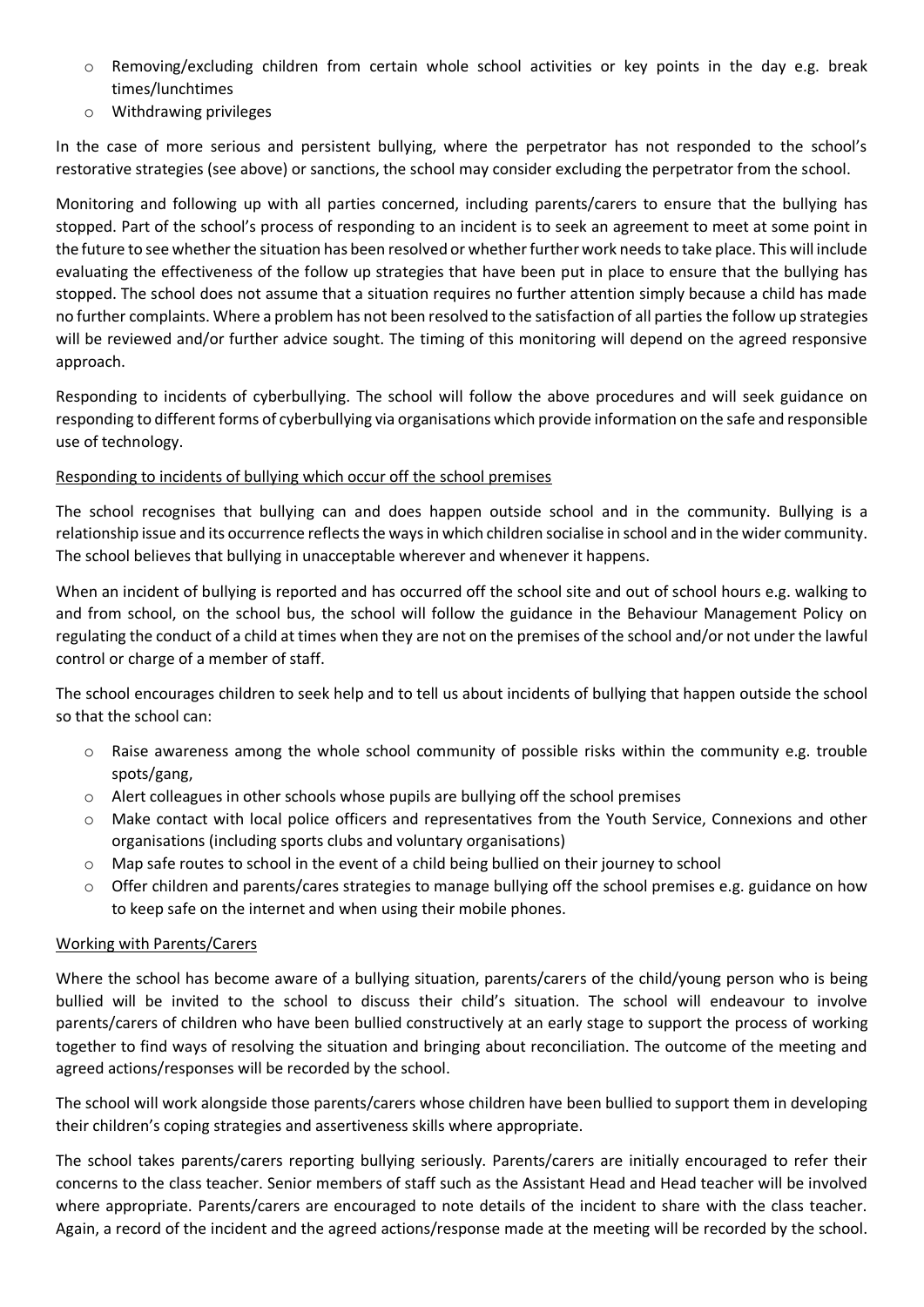The school will discuss the possible responsive options with the parents/carers and the bullied child and agree a way forward.

Where a Restorative Approach has failed to modify the behaviour of a perpetrator and the bullying is continuing or when sanctions are to be used, the parents/carers of the perpetrator will be invited to the school to discuss their child's behaviour. The outcome of the meeting and agreed actions/responses will be recorded by the school. The school adopts a problem solving approach with parents/carers e.g. 'It seems your son/daughter and (other child) have not been getting on very well' rather than 'your son/daughter has been bullying….' While the school firmly believes that all bullying is unacceptable and that the perpetrators should be made to accept responsibility for their behaviour and make amends, the school understands that a cooperative ethos is desirable when trying to reach a resolution that is effective and long lasting. Parents/carers of those causing the bullying will also have support to come to a balanced view of what is happening and appreciate their role in helping their children to learn about the consequences of their actions and adopt alternative ways of behaving.

The school ensures that staff and all parents/carers remain fully aware of the measures that have been put into place to prevent the occurrence of further incidents. Follow up appointments are made with parent/carers to share these agreed measures and to monitor their success in preventing further bullying.

Guidance for parents/carers regarding advice on recognising the signs and symptoms of bullying in CYP and how to approach the school to register concerns/incidents and seek support is available via the:

- o School's/ local authority anti-bullying leaflet for parents/carers
- o School's website
- o School's information board
- o School's positive relationships/behaviour and anti-bullying awareness events

#### Prevention

The school believes that the whole school community should work together to reduce bullying as part of our efforts to promote a positive and inclusive whole school ethos and create a safe, healthy and stimulating environment. Alongside the school's responsive strategies for dealing with incidents of bullying, the school adopts, as part of our pastoral support system, a whole school approach to implementing proactive and preventative interventions to reduce bullying. These interventions are implemented at a school, class and individual level. Our approaches include:

- $\circ$  Implementing an effective school leadership that promotes an open and honest anti-bullying ethos
- o Adopting positive behaviour management strategies as part of the school's Behaviour and Relationships Policy
- o Implementing a whole school approach to the teaching of PSHE and Citizenship
- o Ensuring that the school's anti-bullying policy is actively promoted in assemblies and other formal occasions, as well as displayed around the school
- o Providing training on behaviour management and anti-bullying for all relevant staff including midday supervisors
- o Providing a school council and regular Circle Time, enabling children to talk about their feelings and concerns in a safe environment and to enable them to share concerns about bullying
- o Providing peer support systems such as playground buddies/Friendship Benches, peer mediators and peer mentors
- o Participating in the annual national Anti-Bullying Week and supporting learning on bullying though whole school activities, projects and campaigns
- o Reviewing the development and supervision of the school inside and outside including the outdoor areas and playground to ensure provision is safe, inclusive and supports CYP's emotional wellbeing.
- o Providing social skills groups for vulnerable individuals and groups
- $\circ$  Providing a transition programme to support children moving across year groups and key stages.
- o Providing information on support agencies such as ChildLine, Kidscape and Beatbullying including telephone numbers for help lines and addresses for supportive websites
- $\circ$  Liaising with members of the community e.g. transport service providers, and engaging in community initiatives and safer school partnerships
- o Working in partnership with other schools/local authority services on anti-bullying initiatives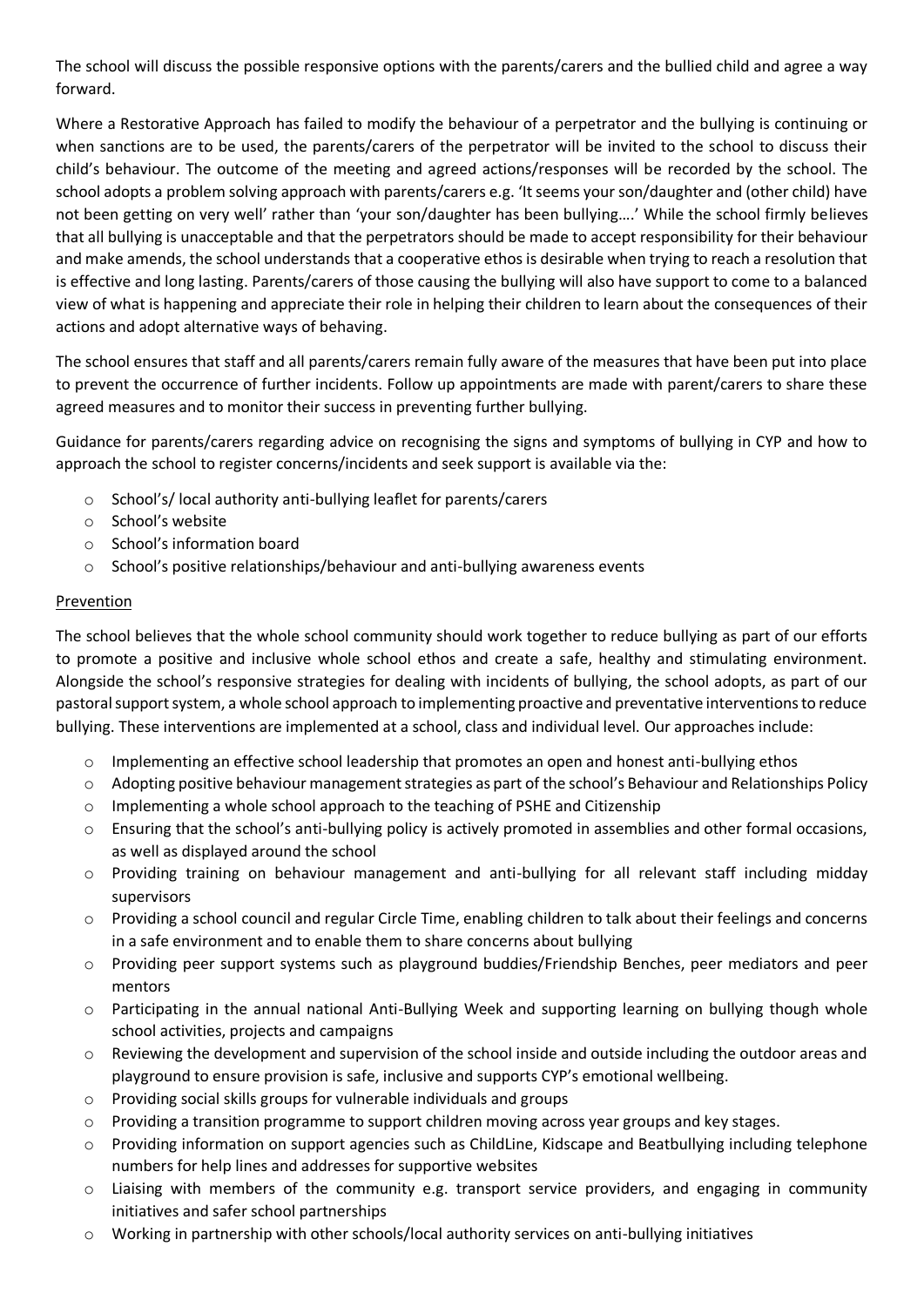#### Delivering the Curriculum for Positive Relationships and Anti-Bullying in our school

The school acknowledges the role of the PSHE and Citizenship curriculum in preventative work on bullying. The PSHE and Citizenship curriculum supports the development of children's self-esteem and their emotional resilience and ability to empathise with others. The curriculum provides opportunities for children to learn and develop the skills to identify manage and challenge incidents of bullying as well as providing opportunities for children to learn about bullying in relation to the wider context of diversity and inclusion.

- o The school adopts the Primary Cambridgeshire Personal Development Programme for PSHE and Citizenship in which learning related to bullying, diversity and difference is covered within themes such as Myself and My Relationships, Citizenship and Healthy and Safer Lifestyles
- o The school recognises and participates in the national Anti-Bullying week, which provides an annual intensive focussed week on the subject of recognising and combating bullying.
- $\circ$  The school also participates in the three year cycle of NSPCC visits to school to raise awareness of childhood trauma and how various organisations can help

Work on bullying as part of the PSHE and Citizenship curriculum is taught through:

- o Designated lesson/tutor times/focussed events/ health weeks/ conferences
- o Other curriculum areas such as Citizenship, Religious Education, Humanities, History
- o Enrichment activities such as visits from the Life Education Centre, drama groups/ Theatre in Education, outside agencies.

See the school's PSHE and Citizenship Policy for further detailed information on curriculum planning, teaching methodologies and teaching resources.

#### Whole Staff Awareness and Training Opportunities

The school endeavours to ensure that teachers and other adults working with children are equipped with the necessary skills and knowledge to identify and address all types and forms of bullying effectively and safely. Training will include recognising the signs of bullying in children and how to identify vulnerable children who may be susceptible to being bullied or becoming actively involved in bullying and bullying type behaviour. Training for staff is provided to ensure that they feel competent and confident in appropriately challenging bullying. Training also provides staff with a clear understanding of the school's Policy and procedures on preventing and responding to incidents of bullying, including providing short and long term support to those affected by bullying. The school's approach to anti-bullying work is included within induction programmes for new staff (including temporary and supply staff). The views of staff are sought as part of the school's review and evaluation of the Anti-Bullying Policy and used to inform developments and enhance the school's anti-bullying ethos and practice.

#### Monitoring and Evaluating the Anti-Bullying Policy

The school's Anti-Bullying Policy and practice is regularly monitored and evaluated to ensure its effectiveness. This process includes reviewing the school's definition of bullying and identifying new types and forms of bullying as they emerge. The Policy review is coordinated by the SLT and lead anti-bullying governor and involves monitoring and evaluating anti-bullying preventative and responsive strategies to ensure the school's practice is effective and successful in fostering an ethos that inhibits bullying and promotes inclusion and respect for diversity.

The review process involves collecting data on the prevalence of bullying at the school and gathering the views and different perceptions of the whole school community including staff, governors, children and parents/carers using a range of methods such as:

- o Surveys and questionnaires
- o Focus groups and interviews
- o Whole school audit tools.